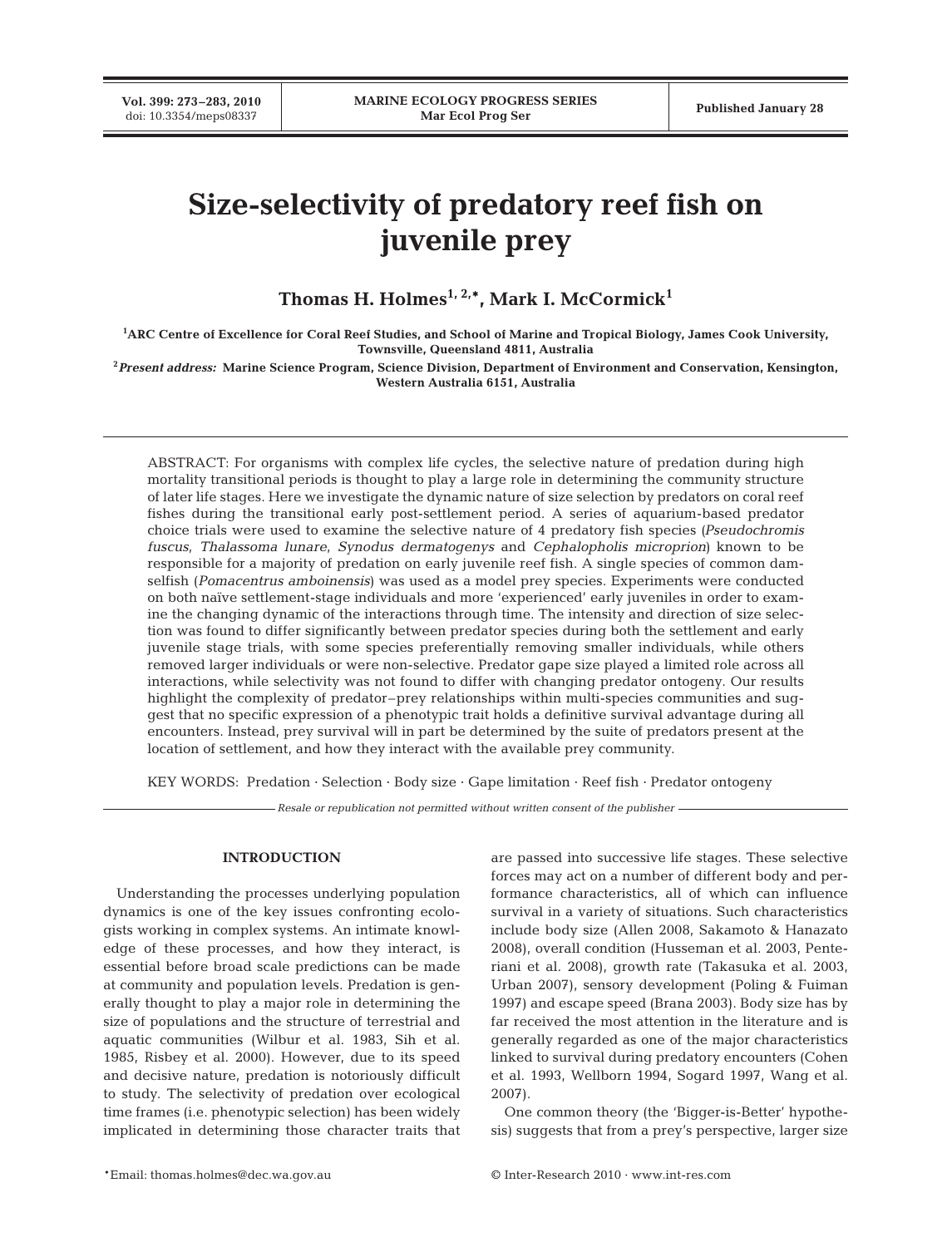at a given life-history stage results in a survival advantage, through lower predation rates (Rice et al. 1993, Congdon et al. 1999, Wang et al. 2007), enhanced competitive abilities and a lower susceptibility to starvation (Stuart-Smith et al. 2007). Thus, as prey size increases, vulnerability to predation is predicted to decrease. In contrast, optimal foraging theory (OFT) predicts that predators preferentially prey on an optimal prey size in order to maximise the net rate of energy intake (MacArthur & Pianka 1966, Hughes 1980). This theory predicts that both large and small size may convey a survival advantage during a predatory encounter. The characteristics of the prey that are targeted are contingent on the selective preferences of the predator, which tend to be dome-shaped (e.g. Rice et al. 1993).

To understand the influence of body size on the outcome of predatory encounters, the relative sizes of predator and prey need to be considered. Prey selected by a predator depends on the characteristics expressed by both predator and prey, and how these interact (Cohen et al. 1993, Woodward et al. 2005, Urban 2007). For many piscivores, the upper limit of potential prey sizes is set by morphological constraints imposed by mouth width, or gape size (a mechanism known as 'gape-limitation'; Persson et al. 1996, Slaughter & Jacobson 2008). According to OFT, as predator size increases, the optimal prey size on which to feed should also increase (Hughes 1980). Thus, as predator size increases, individuals are predicted to preferentially select larger prey (Rice et al. 1993, Scharf et al. 2000). This increase in preferred prey size has been attributed to ontogenetic increases in mouth gape, visual acuity, digestive capacity and locomotive performance. As a result of these underlying mechanisms, in relationships involving single species of predator and prey, the size distribution of the predator will determine the size range of prey eaten. The size range of prey available will then determine the nature of size selection.

At the time of settlement to the reef environment, coral reef fishes are subjected to extremely high levels of mortality, with upwards of 60% of individuals being lost within 48 hours of settlement (Doherty et al. 2004, Almany & Webster 2006). Much of this mortality is attributed to the actions of small reef-associated predatory fish (Carr & Hixon 1995, Holbrook & Schmitt 2002). As a result, there is the potential for predator selection during this period to have a large influence on those traits that are passed on to successive life stages. The gape-limitation imposed on many predatory fish means that the key relationship underlying predator-prey interactions in this system may well be predator mouth width versus the prey body depth (Werner 1974, Werner & Gilliam 1984, Hill et al. 2005). However, given the diversity of predator morphologies, behaviours and attack modes amongst predatory reef fish, it is reasonable to suggest that different species may exploit the size range of prey in different ways (Holmes & McCormick 2006). To date, there is little data on the species-specific selectivity of predators within communities for any system. If we are to predict how prey populations may respond to changing predator communities, and vice versa, it is essential that we gain an understanding of how selective patterns differ between predators within a system.

This study examines the nature of size selection by predators on the common Indo-Pacific damselfish *Pomacentrus amboinensis*, during the early postsettlement period. To investigate the changing dynamics of this process, the selectivity of predators on naïve newly metamorphosed individuals is compared with that of experienced juveniles. Previous research indicates that experience obtained by individuals in the days immediately following settlement increases survival during predatory encounters (McCormick & Holmes 2006) and hence may also influence selective patterns. Ecological theory suggests that, from a predator's perspective, selective preferences towards a particular prey trait may differ between predator species. However, from a prey's perspective, conventional theory would suggest that a particular expression of that trait provides a generalised survival advantage during all interactions (e.g. bigger-isbetter). We addressed these tenets in a series of aquarium experiments using 4 predator species known to be responsible for a majority of predation on juvenile reef fish on shallow lagoonal reefs throughout the Indo-Pacific. Specifically, we assessed (1) whether different predator species will differ in their size-selective preferences during predatory interactions with newly metamorphosed and early juvenile prey individuals, (2) whether, in keeping with OFT, preferred prey size increases with increasing predator size, and (3) the role of predator gape size in predator–prey relationships between 4 important predator species and juvenile and settlement-stage prey.

#### **MATERIALS AND METHODS**

**Study site and species.** This study was conducted at Lizard Island (14° 40' S, 145° 28' E), northern Great Barrier Reef (GBR), Australia, during November and December of 2006 and 2007. The flow-through saltwater aquarium system at Lizard Island Research Station was used to conduct the aquarium trials, whilst all fish collections were made from the surrounding shallow lagoonal reefs and sand flats.

The common damselfish *Pomacentrus amboinensis* was used as the model prey species for all experimental trials. This species is common within coral reef fish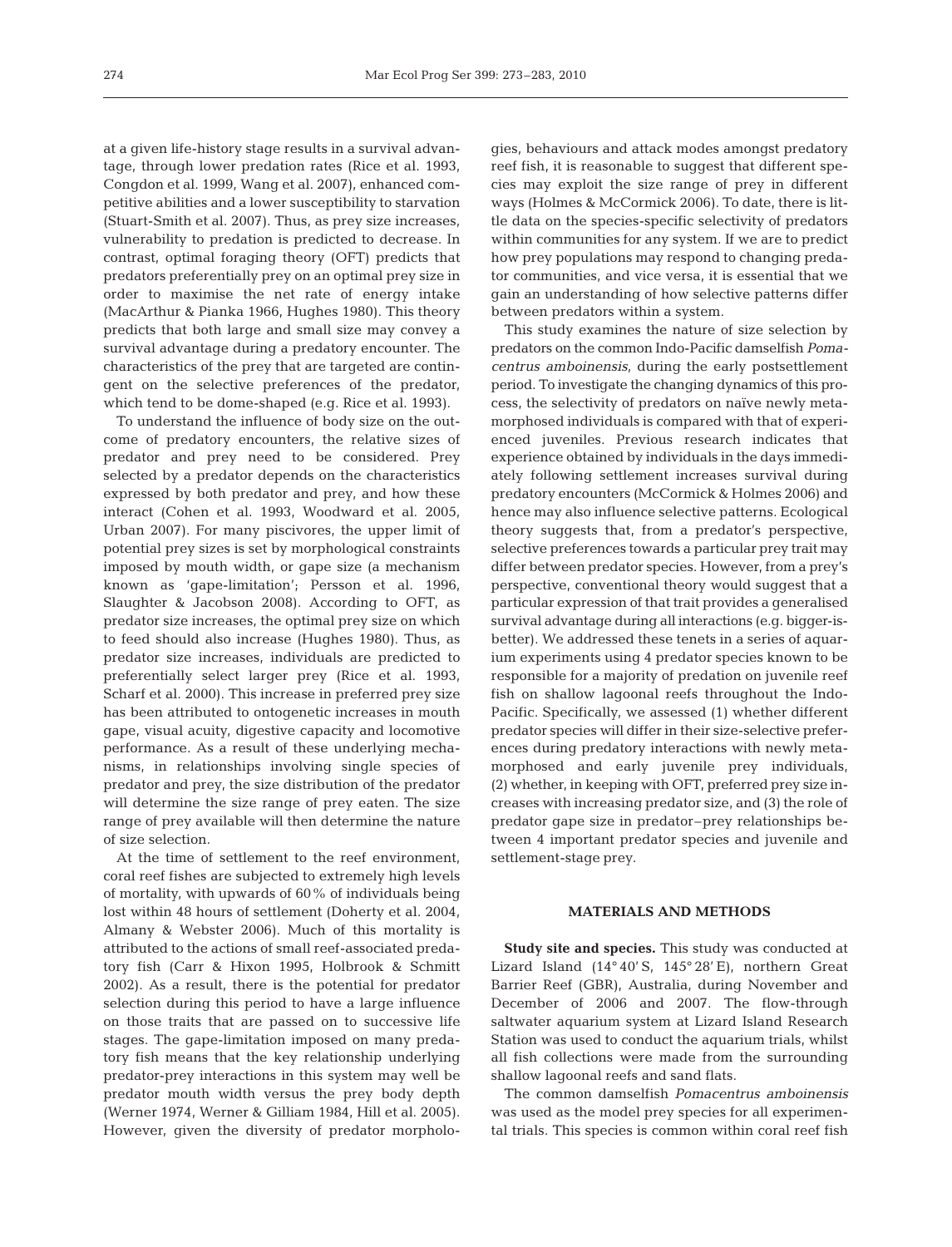communities within the Indo-Pacific, particularly in the central GBR. Individuals settle in a wide variety of habitats on the northern GBR, but are found in highest densities associated with small reef patches at the base of shallow reefs. The species has a pelagic larval phase of between 15 and 23 d and settles at a standard length of between 10.3 and 15.1 mm (Kerrigan 1996) with its juvenile body plan largely complete (McCormick et al. 2002). Once settled, *P. amboinensis* is siteattached, making it an ideal species for experimental manipulation. They recruit in substantial numbers at Lizard Island around the new moon during the summer months (October through January) and are easily collected at the time of settlement with light traps (Milicich & Doherty 1994). This life cycle, body plan and approximate size are common to a large number of damselfish (Pomacentridae) species. Hence, any selective processes found to be operating on *P. amboinensis* in this study may be broadened to a wide range of Pomacentrid species.

Four species of small site-associated reef fish were used as predators during aquarium trials: the brown dottyback *Pseudochromis fuscus* (Pseudochromidae); the moonwrasse *Thalassoma lunare* (Labridae); the sand lizardfish *Synodus dermatogenys* (Synodontidae); and the freckled rockcod *Cephalopholis microprion* (Serranidae). All species are common on shallow reefs throughout much of the West Pacific and Indian Oceans and are generally thought to be responsible for a majority of predation on newly settled reef fishes in these habitats (Martin 1994, T. H. Holmes & M. I. McCormick pers. obs.). *P. fuscus* is a small (max. size 72.4 mm SL), solitary cryptic pursuit predator commonly found on small coral bommies or along reef edges. *T. lunare* is a highly active opportunistic predator (max. size 200 mm SL), generally found higher in the water column in haremic groups across a range of reef habitats. *S. dermatogenys* is a cryptic ambush predator (max. size 210 mm SL) commonly found on sandy substrata immediately adjacent to the reef base or amongst small bommies and coral rubble. *C. microprion* is another cryptic predator (max. size 210 mm SL), generally found in caves or beneath ledges in both coral and rubble habitats.

**Fish collection.** Settlement-stage *Pomacentrus amboinensis* were collected overnight using light traps moored at the back of the reef, and fish were transported to the Lizard Island Research Station at dawn. Juvenile *P. amboinensis* were collected from the base of shallow reefs approximately 1 wk after settlement, using the anesthetic clove oil and hand nets. All fish were maintained in 25 l flow-through aquaria systems for ~24 h and fed ad libitum newly hatched *Artemia* sp. twice per day to facilitate recovery from the stress of capture. Growth during this period was minimal.

Adult *Pseudochromis fuscus*, *Thalassoma lunare*, *Synodus dermatogenys* and *Cephalopholis microprion* were collected from surrounding reefs using a combination of anesthetic (clove oil/sea water mix), hand nets, barrier nets and baited hand lines. Immediately following collection, all fish were maintained in individual 57L flow-through aquaria systems for 48 h before use in aquarium trials. Fish were not fed during this period to standardize for satiation, and to avoid handler-associated learning. This level of food deprivation is not thought to be unusual in the wild, given that available information suggests a high degree of gut emptiness for piscivores and generally slow through put rates through the digestive system (Sweatman 1984, Martin 1994).

**Expt 1: Predator selectivity at time of settlement.** Settlement-stage *Pomacentrus amboinensis* were placed into a clip-seal bag of aerated water and measured for standard length  $(SL \pm 0.1 \text{ mm})$  using calipers. Fish were then placed into one of 3 size classes: small (10.8 to 11.5 mm SL), medium (11.9 to 12.1 mm SL) and large (12.5 to 13.0 mm SL). Size classes were chosen to represent the entire range of sizes present at the time of settlement. Although the total range may be considered slightly conservative for this species, the size range present in individual light trap catches can vary considerably between days. The chosen classes allowed trials to be run over consecutive days whilst still maintaining the highest possible proportion of the total species' size range.

Predatory fish were also measured for SL prior to the beginning of trials. The size range of all 4 species used in trials was as follows: *Pseudochromis fuscus*, 40.0 to 71.4 mm SL; *Thalassoma lunare*, 52.0 to 167.6 mm SL; *Synodus dermatogenys*, 39.0 to 102.0 mm SL; and *Cephalopholis microprion*, 97.4 to 155.0 mm SL. Although larger individuals of *T. lunare* and *S. dermatogenys* were caught, they were not used in trials because of difficulties associated with acclimation in aquaria.

Eighteen identical flow-through aquaria were constructed, as per Almany et al. (2007). Each aquarium had an internal volume of 57.4 l  $(600 \times 255 \times 375 \text{ mm})$ . Aquaria were divided into 2 equal sized sections by a removable opaque Perspex partition. A 15 cm length of 105 mm diameter PVC pipe cut in half was placed into one section of the aquarium as the predator shelter. A single, artificial (white moulded resin) branching coral (item no. 21505; Wardleys/TFH; dimensions:  $140 \times$  $115 \times 50$  mm) was placed in the other section as the prey shelter. Aquaria were surrounded by black plastic to visually isolate them from each other and other external disturbances. A small hole was cut in one side of the plastic to allow observation of the trials. All aquaria were maintained under natural lighting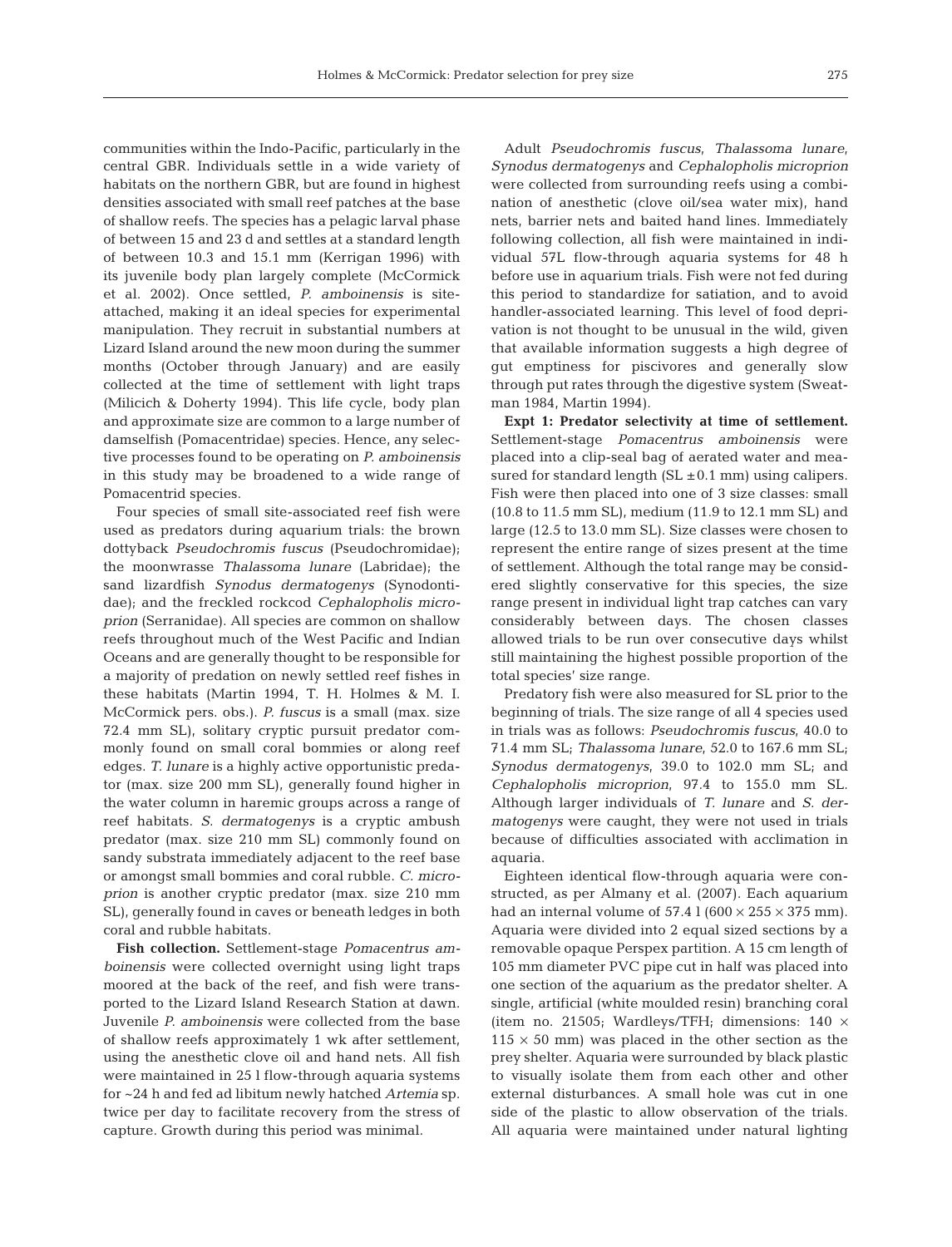regimes (i.e. regular daylight hours), with experimental trials commencing between 10:00 h and 14:00 h of each day.

At the commencement of each trial, aquaria were divided in half with the opaque partition. Three settlement-stage *Pomacentrus amboinensis* (one from each of the 3 size classes) were placed into one half along with the artificial branching coral. The size difference of individuals between size classes within a trial was always at least 0.5 mm. This corresponds to a body depth difference of approximately 0.31 mm. Given that the mean body depth of individuals caught in light traps during the course of the experiment was 4.87 mm, this difference of 0.31 mm represents ~6.4% of the mean prey body depth. A single predator of known species and SL was allowed to acclimate in the opposite section of the aquaria for 48 h prior to the trials. Prey were acclimated for 1 h before the partition was removed and the trial started. Prey abundance was continuously monitored for the first 20 min and every 10 min thereafter. When one or more of the prey were found to be missing, the trial was ended. Any survivors were re-measured for SL to determine the identity of the missing individual(s). If all 3 prey were found to be missing, the trial was discarded. Forty successful trials were completed using *Pseudochromis fuscus* as the predator, 48 using *Thalassoma lunare*, 43 using *Synodus dermatogenys*, and 48 using *Cephalopholis microprion*. Predatory fish were each used in one trial only (whether successful or not) and were released at their point of capture when trials were completed.

**Expt 2: Predator selectivity during early juvenile period.** Juvenile *Pomacentrus amboinensis* were measured as per the previous experiment. Fish were subsequently placed into one of 5 size categories according to their SL: 11.8 to 13.0, 13.1 to 15.0, 15.1 to 17.0, 17.1 to 19.0, and 19.1 to 22.0 mm. These classes were chosen so as to cover a size range from the time of settlement to approximately 3 to 4 wk post-settlement. Two predator species only were used in trials with juvenile prey: *Pseudochromis fuscus* and *Cephalopholis microprion*. As in the previous experiment, predator SL was also measured, with the size range of the 2 species as follows: *P. fuscus*, 43 to 70 mm SL; and *C. microprion*, 79 to 145 mm SL.

The same experimental aquaria and protocol were used as in Expt 1, the only difference being that 5 prey (one from each of the 5 size classes) were placed into one half of the aquaria along with the artificial branching coral. The size difference between classes within a trial ranged from 1.4 to 3.3 mm, representing ~8.7 to 20.5% of the mean prey SL (16.1 mm). When 1 or more of the prey were found to be missing, the trial was ended. Any survivors were re-measured for SL to determine the identity of the missing individual(s). If more than 2 prey were missing, the trial was discarded. Sixty-nine successful trials were completed using *Pseudochromis fuscus* as the predator, whilst 45 were completed using *Cephalopholis microprion*.

**Predatory gape limitation.** Before predators were released, a measure of maximum gape size was taken for all 4 species, in order to obtain body length–gape size relationships. Maximum gape size was taken as the maximum internal horizontal distance within the fish's mouth without visible distortion. This was obtained by extending pincer calipers within the mouth (at the axial point between the upper and lower jaws) until the point of resistance.

Body depth and SL measurements were taken from a number of settlement-stage (collected from light traps) and juvenile (collected from surrounding reefs) *Pomacentrus amboinensis* to calculate body length–depth relationships. Body depth was obtained using calipers and taken as the widest vertical distance along the fish's length. Dorsal and ventral fins were not included in this measurement owing to their delicate and nonrigid nature in this species at this point in development. Both measurements were taken on the observation that prey were almost always ingested by the predator tail first and oriented on their side. Thus, any gape limitation will be driven by the maximum width of the predator's gape in comparison to the maximum body depth of the prey.

Body length:gape size ratios of the 4 predator species and body length:depth ratios of *P. amboinensis* were then compared to determine the extent to which predator-prey relationships were potentially limited by predator gape size.

**Analysis.** The number of times each size class was selected first was totaled for comparison within and between predator species and sizes for both experiments. In cases where 2 prey were taken before the trial was ended, each of the missing size classes was assigned a half count (0.5) and included in the analysis. Each of the predator species was further divided into 3 size classes to examine changes in size selection with ontogeny *(Pseudochromis fuscus*: 40 to 51, 52 to 60, 61 to 70 mm SL; *Thalassoma lunare*: 52 to 88, 89 to 110, 111 to 160 mm SL; *Synodus dermatogenys*: 39 to 62, 63 to 79, 80 to 102 mm SL; *Cephalopholis microprion*: 79 to 115, 116 to 127, 128 to 145 mm SL). The selection counts of the 3 prey size classes were compared for each predator species (total) and predator size class, using a chi-squared goodness of fit test. Selective profiles were compared between predator species and size class using a generalized linear model incorporating an ordinal multinomial distribution. This method was deemed the most appropriate form of analysis because of the categorical nature of the multinomial variables (size classes;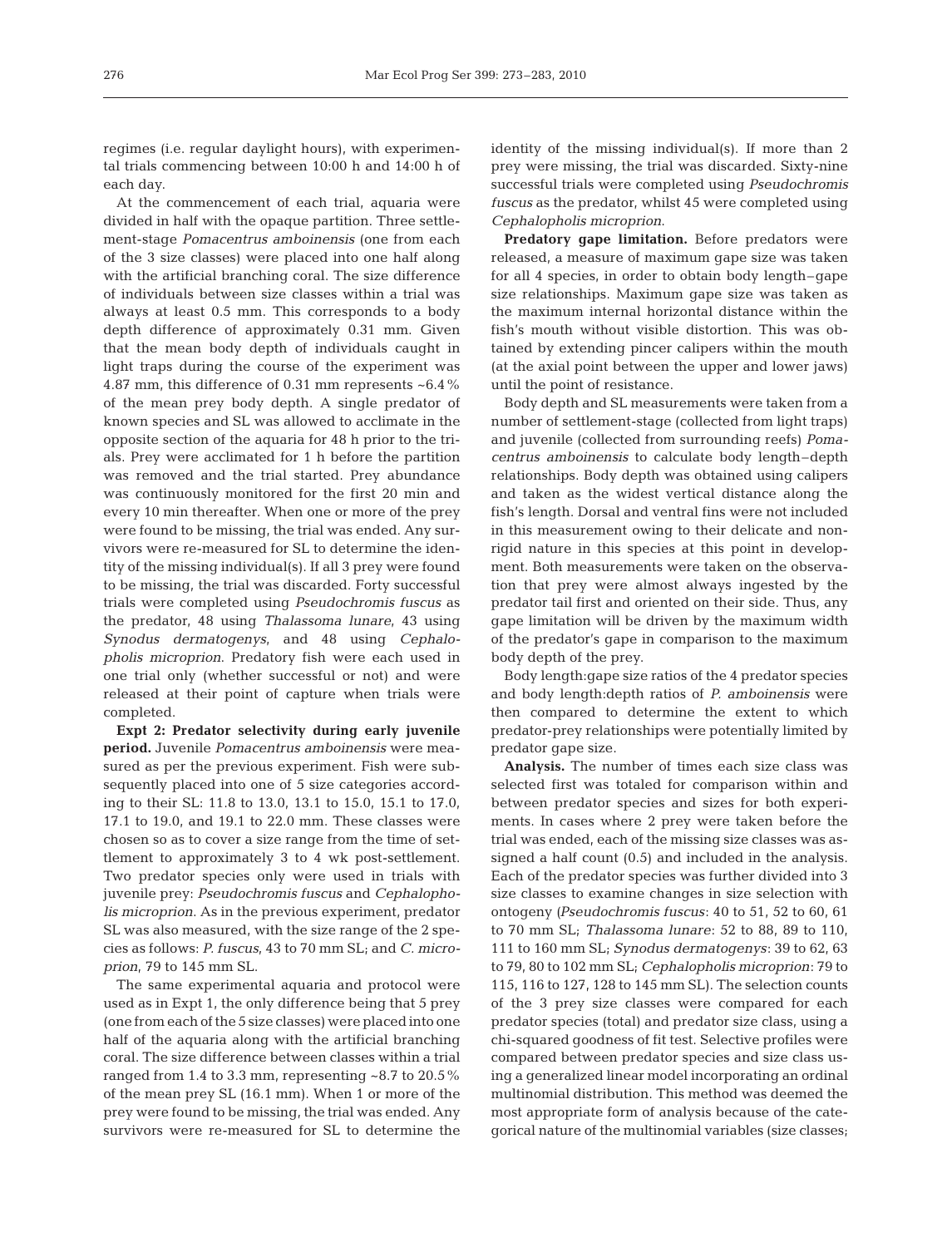

Fig. 1. Frequency of first selection of settlement stage *Pomacentrus amboinensis* during aquarium-based predation trials with 4 important predatory fish species

Perkins 2007). Assumptions of homogeneity of variance and normality were examined prior to analysis.

In order to determine the potential for gape limitation within interactions, predator body length–gape size relationships were plotted for each of the 4 species. This plot was then overlaid with the range of body depths of both the settlement-stage and juvenile prey individuals used in trials. The result allows for the visual comparison of predator sizes that are potentially constrained by maximum gape during interactions with settlement-stage and juvenile prey. Prey body length–depth relationships were then used in conjunction with predator body length–gape size relationships to estimate the number of times predators fed above their maximum gape during predation trials.

# **RESULTS**

#### **Expt 1: Selectivity at settlement**

The size-selection profiles for settlement-stage *Pomacentrus amboinensis* differed significantly among the 4

predator species (Wald Statistic;  $\chi^2_{\text{df }3}$  = 20.375, p = 0.0001) (Fig. 1). *Pseudochromis fuscus* selected large prey (68.75% of cases) significantly more often than small or medium prey (17.50 and 13.75% of cases respectively;  $\chi^2_{\text{df 2}} = 22.663$ , p < 0.0001). In contrast, both *Thalassoma lunare* and *Synodus dermatogenys* displayed a non-significant trend to select the smallest of the 3 size classes (47.83 and 45.35% of cases respectively) compared to the medium and large *P. amboinen* $sis$  (35.87 and 20.65%, respectively, for *T. lunare*,  $\chi^2_{\text{df 2}} =$ 4.906, p = 0.0860; and 30.23 and 24.42%, respectively, for *S. dermatogenys*,  $\chi^2_{\text{df 2}} = 0.656$ ,  $p = 0.8438$ ). *Cephalopholis microprion* showed no clear preference between prey sizes, with small, medium and large size classes being selected relatively evenly ( $\chi^2$ <sub>df 2</sub> = 0.656,  $p = 0.8438$ .

There was no difference in size selection between predator sizes within all 4 of the predator species (*Pseudochromis fuscus*, Wald Statistic  $\chi^2_{\text{df 2}} = 0.368$ , p = 0.832; *Thalassoma lunare*, Wald Statistic  $\chi^2_{\text{df }2} = 1.037$ ,  $p = 0.595$ ; *Synodus dermatogenys*, Wald Statistic  $\chi^2$ <sub>df 2</sub> = 0.145, p = 0.93; and *Cephalopholis microprion*, Wald Statistic  $\chi^2_{\text{df 2}} = 0.143$ , p = 0.931).

# **Expt 2: Selectivity during early juvenile stage**

There was a significant difference in the size-selective profiles of the 2 predator species during trials with early juvenile *Pomacentrus amboinensis* (Wald Statistic  $\chi^2_{\text{df 1}} = 17.764$ , p < 0.0001) (Fig. 2). *Pseudochromis fuscus* selected the smallest prey size signifi-



Fig. 2. Frequency of first selection of early juvenile *Pomacentrus amboinensis* during aquarium-based predation trials with 2 important predatory fish species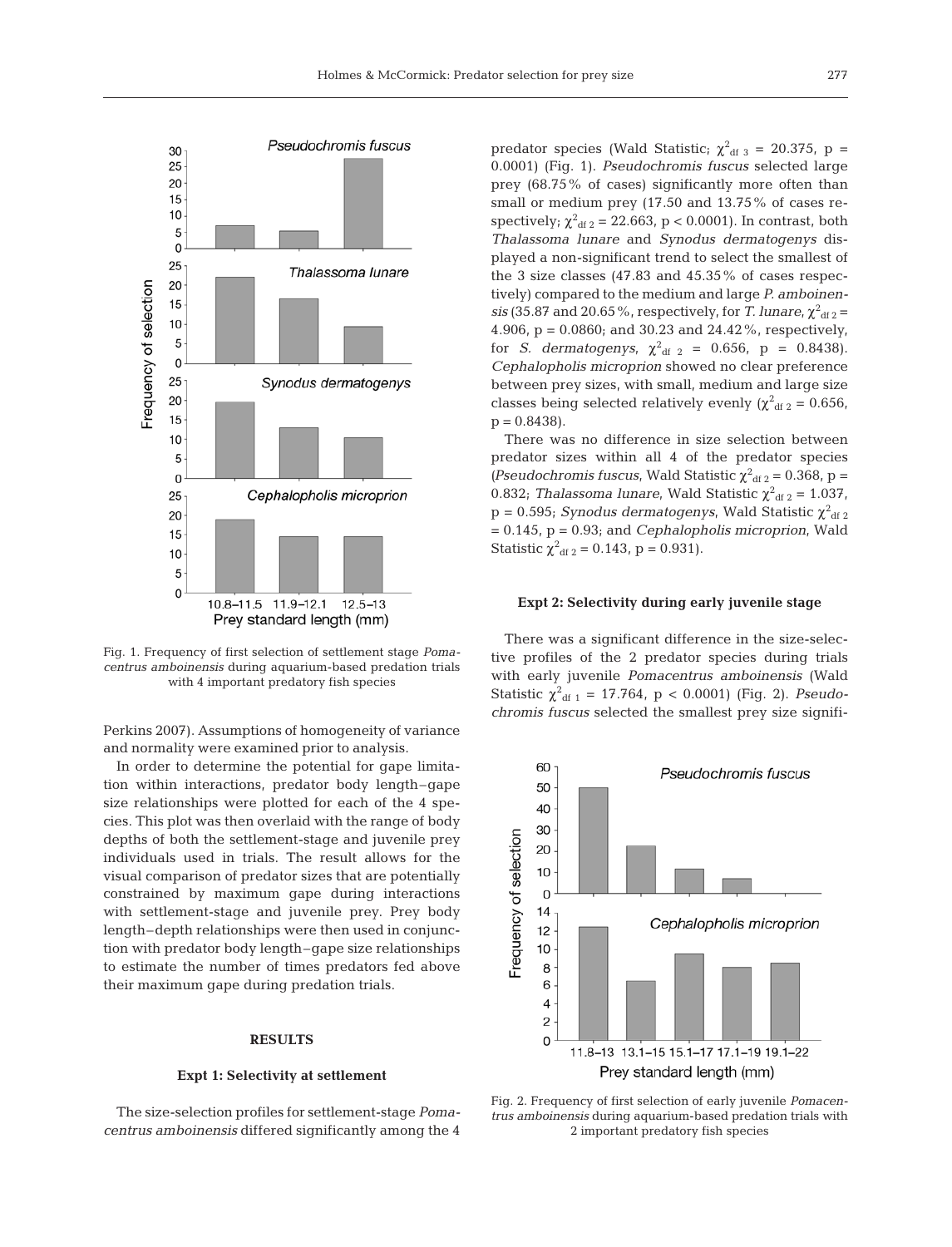cantly more often (54.95% of cases) than the 4 other size classes (24.72, 12.64, 7.69 and 0% of cases respectively;  $\chi^2_{\text{df 4}} = 59.297$ , p < 0.0001). The largest size class (from 19 to 22 mm SL) was not selected by *P. fuscus* during any trials throughout the experiment. Interestingly, although the direction of selection changed between experiments, the size class targeted by *P. fuscus* in this experiment (smallest) roughly corresponds to the size range of the size class targeted in Expt 1 (largest). *Cephalopholis microprion* showed no detectable preference for prey size during interactions with juveniles ( $\chi^2_{\text{df 4}} = 2.222$ , p = 0.6950), with the 5 size classes having a similar probability of selection.

Predator size had no effect on size-selective preference within species, with no significant difference being detected between the 3 size classes within both *Pseudochromis fuscus* (Wald Statistic  $\chi^2_{\text{df }2} = 1.735$ , p = 0.4200) and *Cephalopholis microprion* (Wald Statistic  $\chi^2$ <sub>df 2</sub> = 1.494, p = 0.4740).



Fig. 3. Potential for gape limitation in 4 predator species (*Pseudochromis fuscus*, *Thalassoma lunare, Synodus dermatogenys* and *Cephalopholis microprion*) during interactions with settlement-stage and juvenile prey (*Pomacentrus amboinensis*). The range of prey body depths have been overlaid on the predator standard length–gape size relationships (dark and light grey: body–depth range of settlement-stage prey and juvenile prey, respectively) to ascertain the identity and size of those predators potentially constrained by gape size during predatory interactions (i.e. those individuals below or within the prey body–depth ranges)

# **Predator gape limitation**

Prey body length–depth relationships were characterised by positive regressions for both settlementstage ( $y = 0.505x - 1.0761$ ,  $R^2 = 0.819$ ) and juvenile *Pomacentrus amboinensis* ( $y = 0.564x - 1.235$ ,  $R^2 =$ 0.963). Settlement-stage individuals had lower length and depth limits of 10.6 and 3.9 mm and upper limits of 13.0 and 5.7 mm, respectively, whilst juveniles used in this study had lower length and depth limits of 11.8 and 5.1 mm and upper limits of 21.1 and 10.4 mm, respectively.

Constraints imposed by predator gape size have the potential to greatly influence the outcome of interactions between both *Pseudochromis fuscus* and *Thalassoma lunare*, and juvenile/settlement-stage *Pomacentrus amboinensis* (Fig. 3). Given that the determinants of maximum prey size are predator gape width and prey body depth, the relationship suggests that all sizes of *P. fuscus* measured during this study were limited to vary-

> ing extents by maximum gape during interactions with prey >21 mm SL. As the maximum size at settlement for *P. amboinensis* is ~13.3 mm SL, gape limitation will play a role in determining the capture probabilities of settlementstage *P. amboinensis* for any *P. fuscus* below ~44 mm SL. In the case of *T. lunare*, any fish below 144 mm SL will potentially have limitations imposed by gape size during interactions with juvenile prey >21 mm SL. Any *T. lunare* less than 91 mm SL may also be gape limited during interactions with settlement-stage prey.

> Neither *Synodus dermatogenys* nor *Cephalopholis microprion*, of the sizes collected and measured in this study, appear to be constrained by maximum gape size during interactions with juvenile or settlement-stage *Pomacentrus amboinensis* (Fig. 3). Interpolation suggests that *S. dermatogenys* may potentially have limitations imposed at sizes below 47.7 mm SL, whilst *C. microprion* may be limited at sizes below 56.8 mm SL.

> Using the calculated predator body length–gape size and prey body length–depth relationships as a guide (Fig. 3), it was determined that of the 99 trials in which *Pseudochromis fuscus* were provided a choice including prey sizes above their predicted maximum, individuals selected above this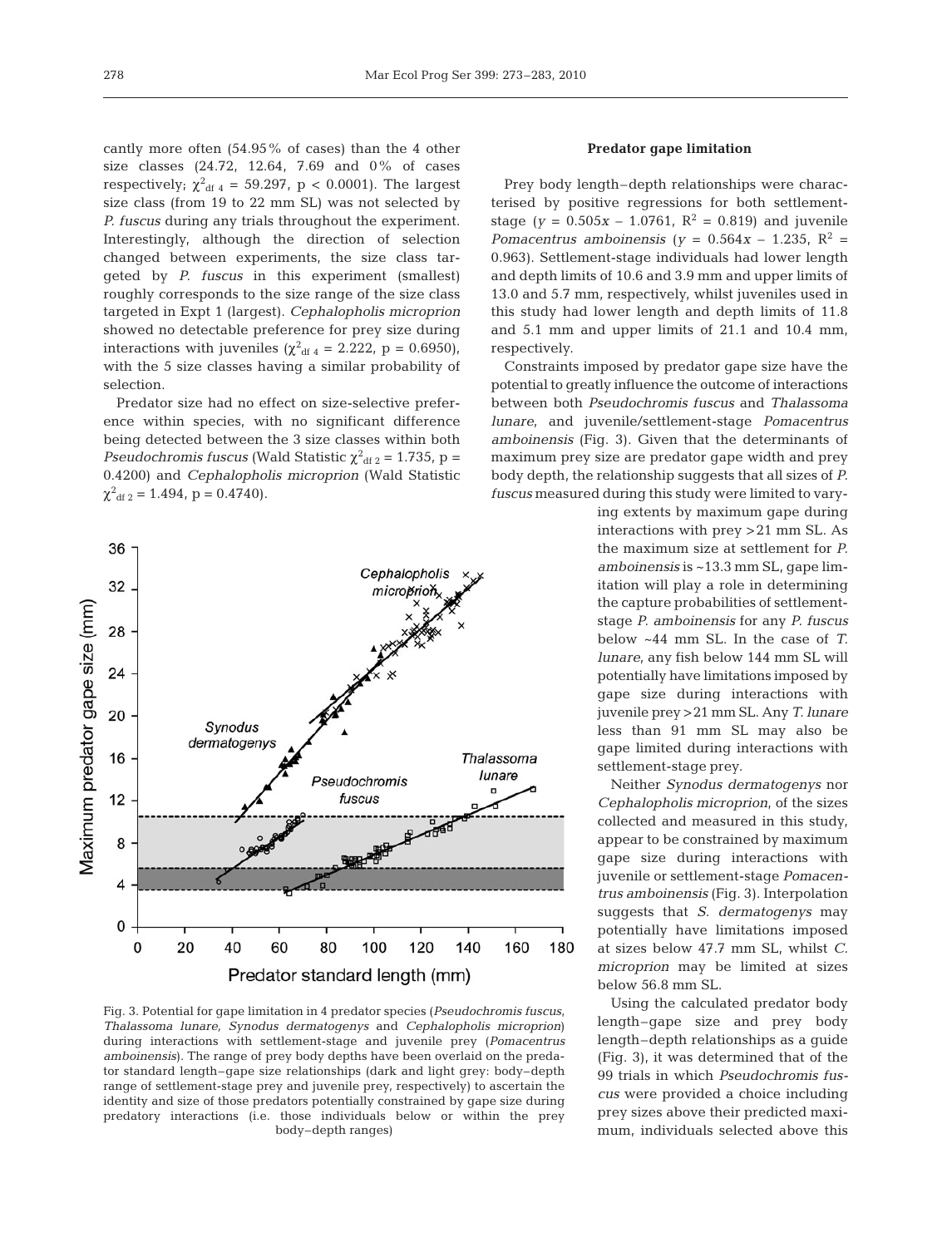maximum on 8 occasions (8.1% of trials). In comparison, of the 20 trials in which *Thalassoma lunare* were offered a choice of prey including sizes above their predicted maximum, individuals selected above this maximum on 16 occasions (80% of trials). Measurement error was ruled out as a cause of this unexpected result because of the magnitude of the discrepancy, with prey body depth often exceeding maximum predator gape by up to 2.5 times. Owing to the proportionately larger gapes on both *Synodus dermatogenys* and *Cephalopholis microprion*, no trials were conducted on either species that involved a choice of prey above their predicted maximum. Of additional interest are the position and gradient of the body length–gape size relationship of *T. lunare* ( $y = 10.136x + 30.67$ ) in comparison to that of *P. fuscus*, *S. dermatogenys* and *C. microprion* (*y* = 5.9923*x* + 8.2031, *y* = 3.7987*x* + 5.2222, and  $y = 4.4714x - 6.8009$ , respectively), indicating that gape is significantly smaller for a given size in this species and that it increases with ontogeny at a slower rate than the others.

# **DISCUSSION**

For juvenile coral reef fishes the direction and intensity of selection can differ over very small spatial scales (Holmes & McCormick 2006, McCormick & Meekan 2007, Samhouri et al. 2009). This variation is thought to be partially due to differences in the composition of predator assemblages between sites and their underlying selective preferences. However, this conclusion is based on inference due to the almost complete lack of information on species-specific predator selectivity within marine systems, and ecosystems in general (for exceptions, see Scharf et al. 2000, Allen 2008). This study presents one of the first cases of species-specific size selectivity for a number of important predators within an ecosystem. The results show that different predator species have different size-selective preferences during interactions with the settlement and early juvenile stages of a common coral reef fish species. While this gross finding of species differences matches the predictions of foraging theory, the details of the selection of prey by particular species does not conform well to predictions. Evidence suggests that at the time of settlement in the life of a coral reef fish, no particular body size confers a definitive survival advantage during predatory encounters. Instead, prey survival may in part be determined by the suite of predators present at the location of settlement, and how they interact with one another.

The idea that prey body size has a large influence on the outcome of predator-prey encounters is not new to the field of ecology (Litvak & Leggett 1992, Janzen 1993, Mathis et al. 2003). The most common view amongst ecologists is that larger prey size conveys a universal survival advantage during such events (i.e. bigger is better; Rice et al. 1993, Takasuka et al. 2003, Wang et al. 2007). However, previous studies by Sogard (1997) and Allen (2008) have both found evidence to suggest otherwise, concluding that although larger prey size conveyed a survival advantage in a majority of species-specific interactions (negative size selection), there were a number of cases in which it was also selected against (positive size selection). Our study describes a similar pattern of mixed selective direction amongst a number of predator species on settlementstage prey, within a single system and under identical experimental conditions. Incidentally, a recent field study by McCormick & Meekan (2007) also produced evidence to suggest similar patterns of contrasting selective preference in *Thalassoma lunare* and *Pseudochromis fuscus*. Although this outcome was largely implied, owing to difficulties associated with controlling external factors in field experiments, it shows that the results obtained from aquarium trials in this study hold true in a field context. This further reinforces the potential for interspecific differences in selective preference amongst predators and, in conjunction with our study, suggests that the role of prey body size in determining the outcome of predatory interactions should be considered on a case-by-case basis, rather than in general terms.

So why may a particular expression of the body length trait not provide a uniform survival advantage across all interactions, as predicted by 'bigger-is-better' theory? The answer to this is likely to lie within variation in the predation mode and morphology between predator species (Keast & Webb 1966, Gaughan & Potter 1997, Labropoulou & Eleftheriou 1997). Such differences may potentially allow each predator species to exploit the available population in a different way, so as to optimize energy return. For example, the mobile and vigilant nature of *Pseudochromis fuscus* may enable it to choose and target optimally sized prey, whilst the opportunistic *(Thalassoma lunare)* and ambush nature *(Synodus dermatogenys* and *Cephalopholis microprion*) of predation by the other 3 species means that they may target anything that becomes vulnerable or comes within striking range. Such a suggestion has previously been made by Scharf et al. (2000), who concluded that size-based feeding strategies were related to predator foraging tactics, habitat overlap with prey, and morphological specializations that are particularly suited to specific habitats and/or prey types. Given the wide range of predator morphologies and feeding modes present amongst tropical reef fish communities (Hixon 1991), it is reasonable to suggest that the same may apply to this system.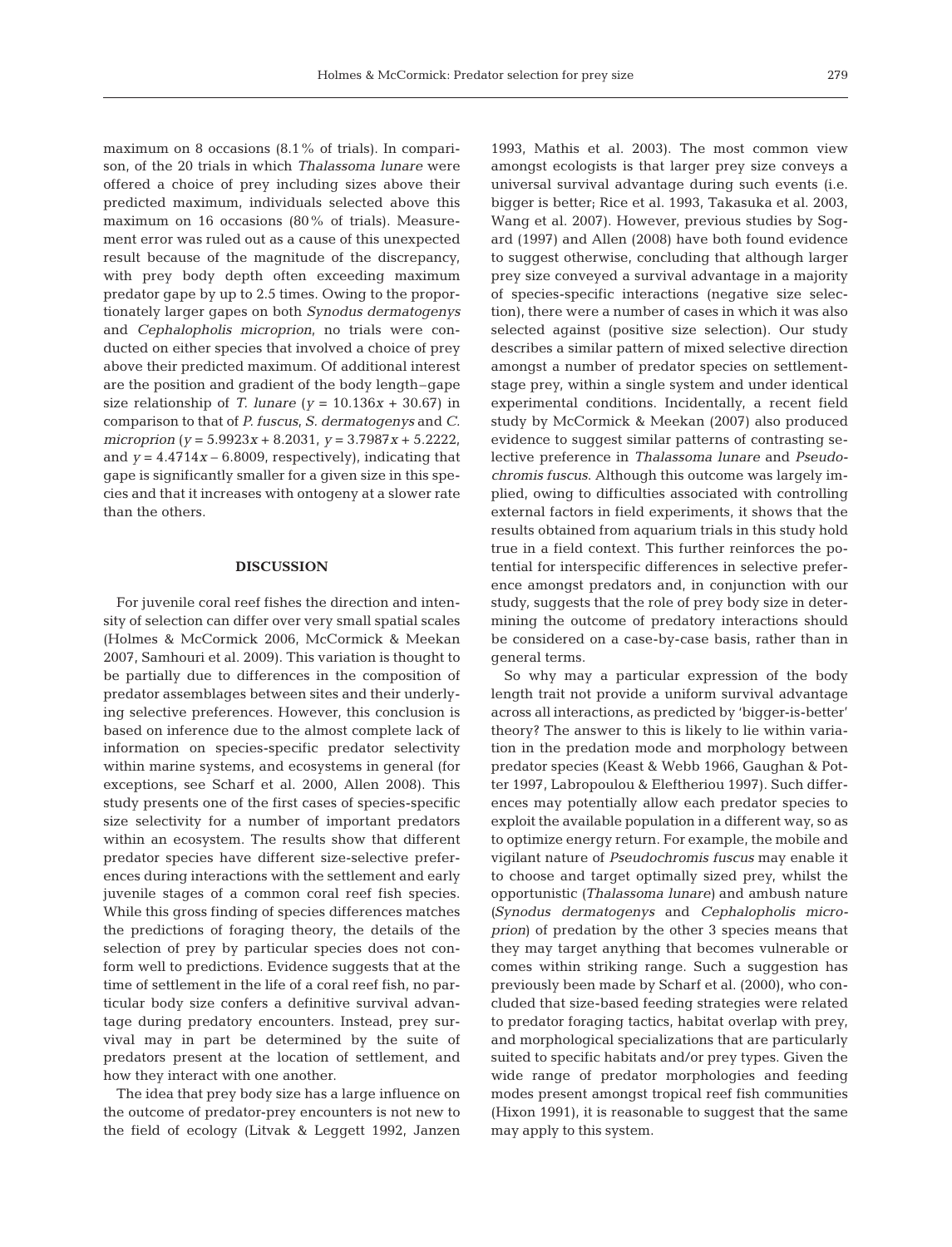With the exception of *Pseudochromis fuscus*, and to a lesser extent *Thalassoma lunare* (only the smaller sizes are potentially constrained), gape size appears to play a minimal role in determining selective preferences amongst important predatory fish during interactions with newly settled and juvenile *Pomacentrus amboinensis*. In the case of *T. lunare*, the evidence against gape limitation during these relationships is further heightened by the apparent lack of constraint imposed by maximum gape size, with fish regularly recorded as feeding well above their predicted maximum prey size. This, however, is not necessarily surprising, given the opportunistic nature of *T. lunare*'s predation mode and the observation that gape size of the species is relatively small for a given size and increases at a relatively slow rate with ontogeny. This observation indicates that gape size may not necessarily be a limiting factor in prey choice for this species. Alternately, this lack of constraint based on conventional morphological measurements could highlight the importance of other facets of jaw functional morphology (i.e. biomechanics) in influencing strike speed, jaw closure speed and bite force for this species (Grubich et al. 2008, Anderson & Westneat 2009). Despite their being identified as important predators of juvenile reef fish, only the smallest sizes of *Cephalopholis microprion* and *Synodus dermatogenys* have the potential to be gape limited in this system. However, no individuals of this size were tested in this study, owing entirely to problems associated with locating and catching fish of such a small size for these species. The lack of gape limitation was particularly obvious in *C. microprion*, and this large gape size in comparison to the size range of the prey, as well as the 'engulfing' nature of their attacks, helps to explain the lack of selectivity observed for this species.

Despite its absence in the other 3 species, gape limitation was apparent in *Pseudochromis fuscus* during interactions with juvenile prey, with individuals rarely feeding above their predicted maximum size. However, during interactions with both settlement-stage and juvenile prey, fish were generally observed to feed well below their predicted maximum, indicating that the observed selective patterns were more a result of behaviour rather than morphological constraints. Overall, this general lack of a gape constraint for predators feeding on newly settled *Pomacentrus amboinensis* suggests that an important determinant of size selectivity during this period may be the behavioural traits exhibited by predator and prey (Gaughan & Potter 1997).

Evidence for the involvement of prey behaviour in influencing susceptibility to predation has grown in recent years (Biro et al. 2004, 2006, Sih et al. 2004, Stamps 2007, Biro & Stamps 2008). In the context of coral reef ecosystems, a recent field study by Meekan et al. (in press) found that *Pomacentrus amboinensis* of larger standard length spent more time foraging, were more aggressive towards smaller conspecifics, and swam greater distances than their smaller counterparts. These differences have also been shown to apply in an aquarium situation, with similar behavioural patterns occurring on the coral mould habitat used in this study (T. H. Holmes & M. I. McCormick unpubl. data). It is possible that such differences in behaviour and space use between prey sizes may interact with predator feeding strategies and habitat niches to cause the observed selective patterns.

Despite our results, there is currently a significant body of literature suggesting that larger prey body size generally provides a survival advantage during the early post-settlement period in coral reef fishes (e.g. Schmitt & Holbrook 1999, Searcy & Sponaugle 2001). Where these studies differ from the current research is in the duration over which selection is measured, which tends to be days to weeks. This later assessment has the potential to mask selective forces acting within the first 24 h post-settlement, when individuals are most naïve to reef-based predators and hence most susceptible to predation. For those individuals that make it through this period, the probability of survival during future encounters has been shown to increase as a result of their experiences (McCormick & Holmes 2006). This is presumably caused by behavioural changes within the newly settled individuals, which may in turn also affect the selective nature of predation.

The rapid change in the dynamics between predator and prey and its influence on prey selection have recently been highlighted by Meekan et al. (in press) in their study of behaviourally mediated mortality on open patch reefs. They found mortality to be selective towards larger individuals at the time of settlement, and towards smaller individuals a month following settlement. A similar pattern was observed in this study during trials with *Pseudochromis fuscus*, with prey selection acting against larger individuals at the time of settlement, and against smaller individuals during the early juvenile period. This selection occurred despite the choice of prey sizes largely falling within gape constraints. One explanation for this may be that this prey size (which was the same in both experiments, despite the different size range of classes around it) represents the optimal choice for this particular predator species, with each experiment detecting one end only of the resulting dome-shaped curve (Rice et al. 1993). An alternate explanation may lie within prey behaviour. At the upper end of this prey size spectrum, gape limitation will indeed play a role for this predator species. However, for the smaller prey sizes it is possible that experiences acquired by prey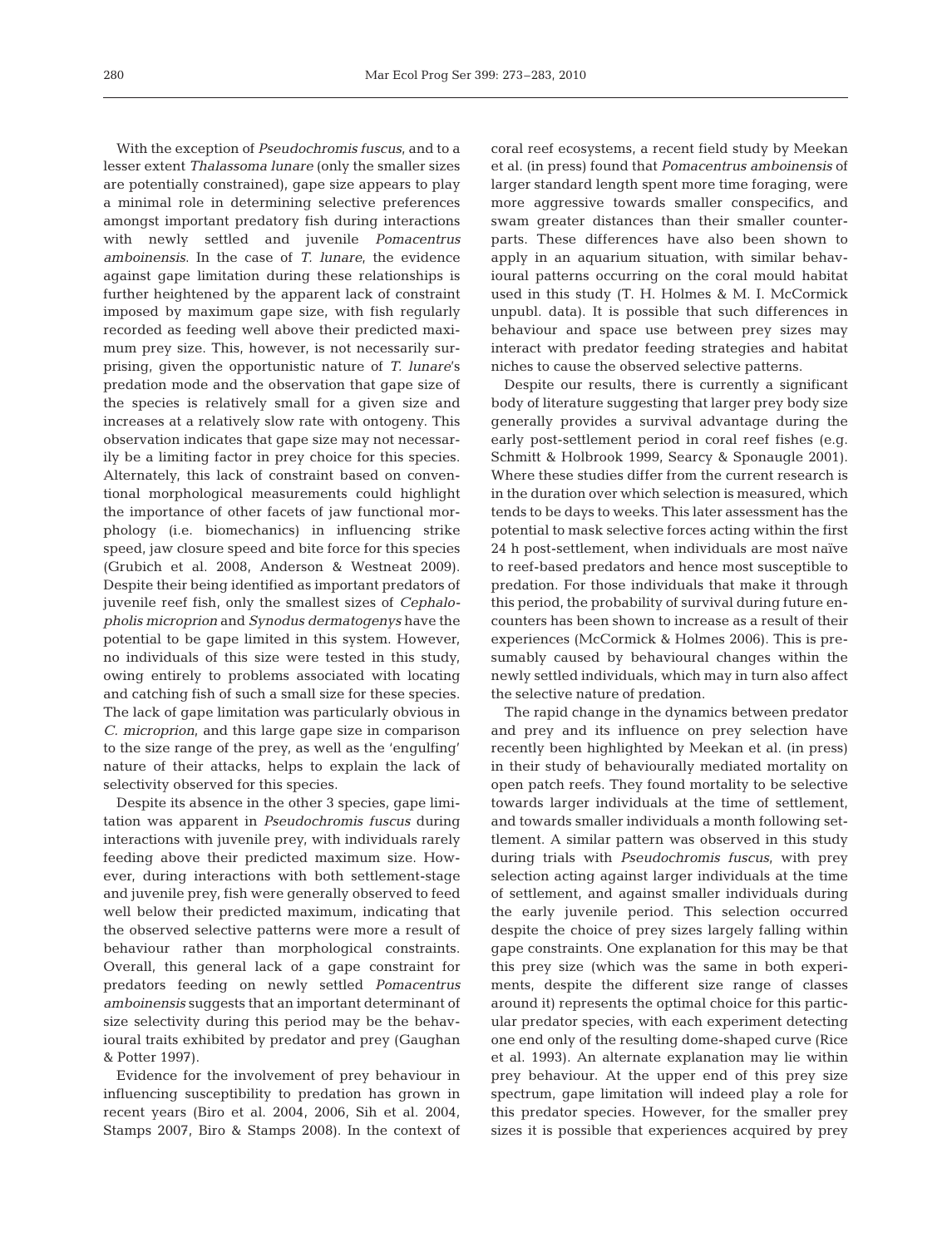individuals during early settled life resulted in behavioural changes that make larger body size, and its associated covariates, distinctly advantageous. If such patterns are common, then it is important to distinguish between these 2 periods when assessing selective loss.

According to optimal foraging theory, preferred prey size should increase with increasing predator size (MacArthur & Pianka 1966, Hughes 1980, Rice et al. 1993). However, this was not the case in our study, with predator body size failing to influence prey size selection for any of the predator species, during either the settlement or early juvenile trials. It may be that the size range of prey at the time of settlement was simply insufficient to cause a difference in selective preference, particularly in the case of the non gape-limited predators (i.e. *Synodus dermatogenys* and *Cephalopholis microprion*). During the juvenile trials, all sizes of *Pseudochromis fuscus* were largely constrained, by gape size, to the smaller size classes, limiting the potential for selective shifts, whilst the large gape size of *C. microprion* effectively negated any change. Alternately, the lack of change in prey size selection may be related to prey behaviour, in that specific prey sizes may be more vulnerable to predation by specific feeding strategies, which may not change greatly over the size range of predators used in this study (Bilcke et al. 2007, authors' unpubl. data). Whatever the underlying mechanisms, in relation to the predator species used in this study, predator body size appears to play a relatively minor role in determining the outcome of predatory interactions during early settled life.

The importance of selective processes in structuring community dynamics of organisms with complex life histories has received much attention in recent years (Congdon et al. 1999, Chivers et al. 2001, Searcy & Sponaugle 2001, Allen 2008). Although caution should be observed when extrapolating these results to the wider prey community (because of the potential for morphological and behavioural differences between prey species), this study adds significantly to this literature and provides us with further insight into the patterns of predator-induced selectivity operating during a critical life stage for coral reef fishes. In extrapolating these results to the wider prey community, we have shown that there is great potential for such selective processes to differ between locations, on the basis of the composition of the predator community alone. In addition, this work highlights the importance of distinguishing between the settlement and early juvenile periods when assessing the mechanisms underlying selective loss. However, how these patterns hold in multi-species situations remains to be seen, owing to the possibility of synergistic and antagonistic relationships between predatory and other non-predatory species altering individual preferences (e.g. McCormick &

Meekan 2007, Samhouri et al. 2009). Such factors must be considered before any assessment of selective patterns in natural systems is conducted.

*Acknowledgements*. We thank J. Scannell, M. Knott, P. Brading, A. Walsh, L. MacDonald and A. Villacorta Rath for their assistance in the field. Comments made by P. Mansell and S. Wilson on the manuscript were greatly appreciated. The staff of the Lizard Island Research Station (a facility of the Australian Museum) provided logistical support. This project was funded through grants supplied by the Australian Research Council Centre of Excellence for Coral Reef Studies, Lizard Island Doctoral Fellowship program, Ecological Society of Australia, and the Linnean Society of New South Wales. Research was conducted under the James Cook University animal ethics guidelines.

# LITERATURE CITED

- ► Allen JD (2008) Size-specific predation on marine invertebrate larvae. Biol Bull 214:42–49
- ► Almany GR, Webster MS (2006) The predation gauntlet: early post-settlement mortality in coral-reef fishes. Coral Reefs 25:19–22
- ► Almany GR, Peacock LF, Syms C, McCormick MI, Jones GP (2007) Predators target rare prey species in coral-reef fish assemblages. Oecologia 152:751–761
- ▶ Anderson PSL, Westneat MW (2009) A biomechanical model of feeding kinematics for *Dunkleosteus terrelli* (Arthrodira, Placodermi). Paleobiology 35:251–269
	- Bilcke J, Herrel A, Aerts P (2007) Effect of prey- and predator size on the capture success of an aquatic snake. Belg J Zool 137:191–195
- ► Biro PA, Stamps JA (2008) Are animal personality traits linked to life-history productivity? Trends Ecol Evol 23:361–368
- ▶ Biro PA, Morton AE, Post JR, Parkinson EA (2004) Overwinter lipid depletion and mortality of age-0 rainbow trout *(Oncorhynchus mykiss)*. Can J Fish Aquat Sci 61: 1513–1519
- ► Biro PA, Abrahams MV, Post JR, Parkinson EA (2006) Behavioural trade-offs between growth and mortality explain evolution of submaximal growth rates. J Anim Ecol 75: 1165–1171
- ▶ Brana F (2003) Morphological correlates of burst speed and field movement patterns: the behavioural adjustment of locomotion in wall lizards *(Podarcis muralis)*. Biol J Linn Soc 80:135–146
- ► Carr MH, Hixon MA (1995) Predation effects on early postsettlement survivorship of coral-reef fishes. Mar Ecol Prog Ser 124:31–42
- ► Chivers DP, Kiesecker JM, Marco A, Devito J, Anderson MT, Blaustein AR (2001) Predator-induced life history changes in amphibians: Egg predation induces hatching. Oikos 92: 135–142
- ► Cohen JE, Pimm SL, Yodzis P, Saldana J (1993) Body sizes of animal predators and animal prey in food webs. J Anim Ecol 62:67–78
- ► Congdon JD, Nagle RD, Dunham AE, Beck CW, Kinney OM, Yeomans SR (1999) The relationship of body size to survivorship of hatchling snapping turtles *(Chelydra serpentina)*: an evaluation of the 'bigger is better' hypothesis. Oecologia 121:224–235
- ▶ Doherty PJ, Dufour V, Galzin R, Hixon MA, Meekan MG, Planes S (2004) High mortality during settlement is a pop-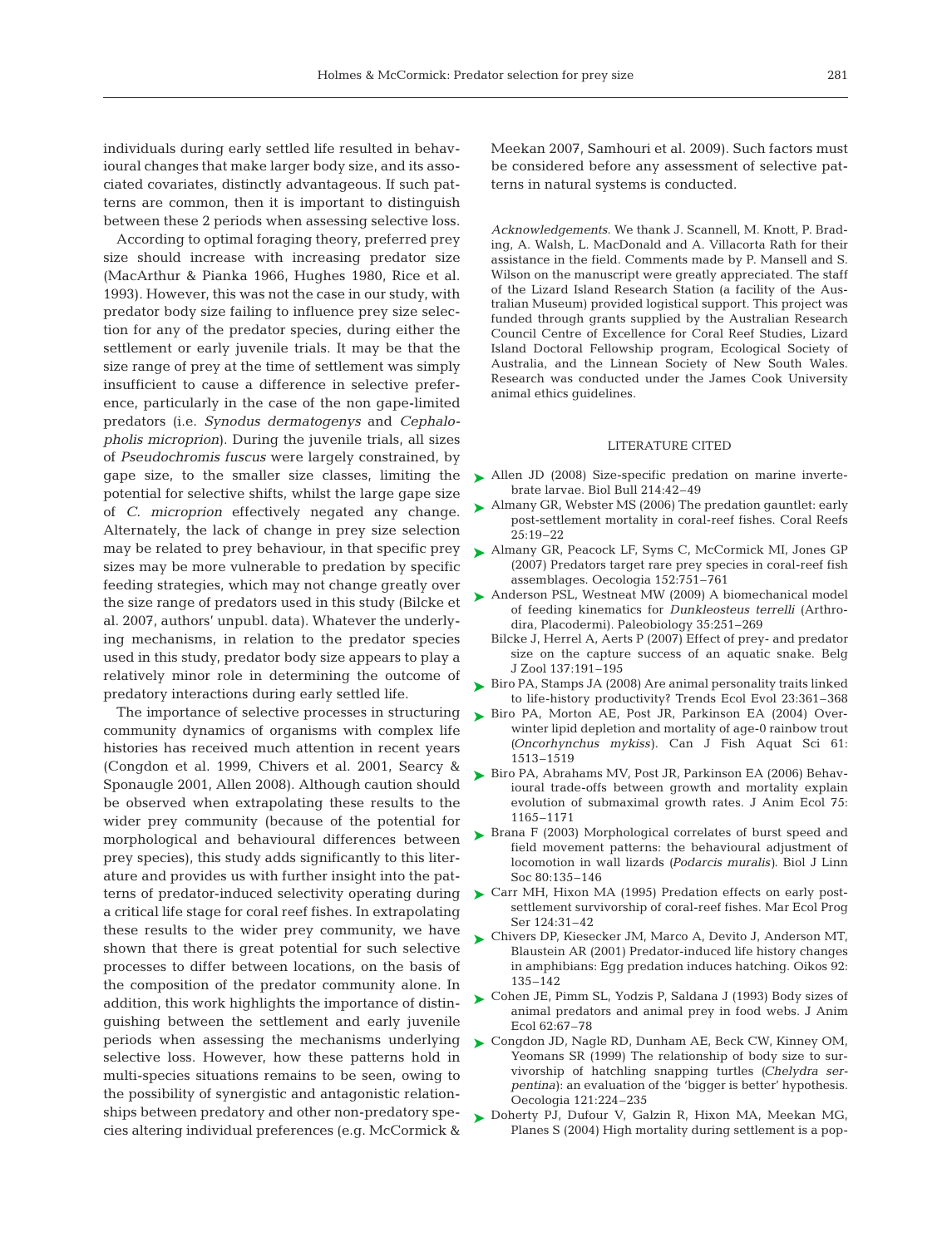ulation bottleneck for a tropical surgeonfish. Ecology 85: 2422–2428

- Gaughan DJ, Potter IC (1997) Analysis of diet and feeding strategies within an assemblage of estuarine larval fish and an objective assessment of dietary niche overlap. Fish Bull 97:722–731
- ► Grubich JR, Rice AN, Westneat MW (2008) Functional morphology of bite mechanics in the great barracuda *(Sphyraena barracuda)*. Zoology 111:16–29
	- Hill JE, Nico LG, Cichra CE, Gilbert CR (2005) Prey vulnerability to peacock cichlids and largemouth bass based on predator-gape and prey body depth. Proc Annu Conf Southeastern Assoc Fish Wild Agencies 58:47–56
	- Hixon MA (1991) Predation as a process structuring coral reef fish communities. In: Sale PF (ed) The ecology of fishes on coral reefs. Academic Press, San Diego, CA, p 475–507
	- Holbrook SJ, Schmitt RJ (2002) Competition for shelter space causes density-dependent predation mortality in damselfishes. Ecology 83:2855–2868
- ► Holmes TH, McCormick MI (2006) Location influences sizeselective predation on newly settled reef fish. Mar Ecol Prog Ser 317:203–209
	- Hughes RN (1980) Optimal foraging theory in the marine context. Oceanogr Mar Biol 18:423–481
- ► Husseman JS, Muray DL, Power G, Mack C, Wenger CR, Quigley H (2003) Assessing differential prey selection patterns between two sympatric large carnivores. Oikos 101: 591–601
- ► Janzen FJ (1993) An experimental analysis of natural selection on body size of hatching turtles. Ecology 74:332–341
- Keast A, Webb D (1966) Mouth and body form relative to feeding ecology in the fish fauna of a small lake, Lake Opinicon, Ontario. Can J Fish Aquat Sci 23:1845–1874
- ► Kerrigan BA (1996) Temporal patterns in size and condition at settlement in two tropical reef fishes (Pomacentridae: *Pomacentrus amboinensis* and *P. nagasakiensis)*. Mar Ecol Prog Ser 135:27–41
- ► Labropoulou M, Eleftheriou A (1997) The foraging ecology of two pairs of congeneric demersal fish species: importance of morphological characteristics in prey selection. J Fish Biol 50:324–340
- ► Litvak MK, Leggett WC (1992) Age and size-selective predation on larval fishes: the bigger-is-better hypothesis revisited. Mar Ecol Prog Ser 81:13–24
- ► MacArthur RH, Pianka ER (1966) On optimal use of a patchy environment. Am Nat 100:603–609
	- Martin J (1994) Predation on juvenile coral-reef fish at Lizard Island, northern Great Barrier Reef: an ecological and behavioural study. BSc (Hons) dissertation. James Cook University, Townsville
- ► Mathis A, Murray KL, Hickman CR (2003) Do experience and body size play a role in responses of larval ringed Salamanders, *Ambystoma annulatum*, to predator Kairomones? Laboratory and field assays. Ethology 109: 159–170
- ► McCormick MI, Holmes TH (2006) Prey experience of predation influences mortality rates at settlement in a coral reef fish, *Pomacentrus amboinensis.* J Fish Biol 68:969–974
- ► McCormick MI, Meekan MG (2007) Social facilitation of ► Takasuka A, Aoki I, Mitani I (2003) Evidence of growth selecselective mortality. Ecology 88:1562–1570
- ► McCormick MI, Makey L, Dufour V (2002) Comparative study of metamorphosis in tropical reef fishes. Mar Biol 141: 841–853
	- Meekan MG, von Kuerthy C, McCormick MI (in press) Does behaviour mediate the costs and benefits of fast growth in a marine fish? Anim Behav
- Milicich MJ, Doherty PJ (1994) Larval supply of coral reef fish ➤

populations: magnitude and synchrony of replenishment to Lizard Island, Great Barrier Reef. Mar Ecol Prog Ser 110:121–134

- Penteriani V, Del Mar Delagado M, Bartolommei P, Maggio C, ➤ Alonso-Alvarez C, Holloway GJ (2008) Owls and rabbits: predation against substandard individuals of an easy prey. J Avian Biol 39:215–221
- ► Perkins SM (2007) Statistical inference on categorical variables. Methods Mol Biol 404:73–88
- ► Persson A, Andersson J, Wahlstrom E, Eklov P (1996) Sizespecific interactions in lake systems: predator gape limitation and prey growth rate and mortality. Ecology 77: 900–911
- ► Poling KR, Fuiman LA (1997) Sensory development and concurrent behavioural changes in Atlantic croaker larvae. J Fish Biol 51:402–421
- ► Rice JA, Crowder LB, Rose KA (1993) Interactions between size-structured predator and prey populations: experimental test and model comparison. Trans Am Fish Soc 122:481–491
- ► Risbey DA, Calver MC, Short J, Bradley JS, Wright IW (2000) The impact of cats and foxes on the small vertebrate fauna of Heirisson Prong, Western Australia. II. A field experiment. Wildl Res 27:223–235
- ► Sakamoto M, Hanazato T (2008) Antennule shape and body size of Bosmina: key factors determining its vulnerability to predacious Copepoda. Limnology 9:27–34
- ▶ Samhouri JF, Steele MA, Forrester GE (2009) Inter-cohort competition drives density dependence and selective mortality in a marine fish. Ecology 90:1009–1020
- ► Scharf FS, Juanes F, Rountree RA (2000) Predator size–prey size relationships of marine fish predators: interspecific variation and effects of ontogeny and body size on trophicniche breadth. Mar Ecol Prog Ser 208:229–248
	- Schmitt RJ, Holbrook SJ (1999) Mortality of juvenile damselfish: implications for assessing processes that determine abundance. Ecology 80:35–50
	- Searcy SP, Sponaugle S (2001) Selective mortality during the larval-juvenile transition in two coral reef fishes. Ecology 82:2452–2470
- Sih A, Crowley P, McPeek M, Petranka J, Strohmeier K (1985) ➤ Predation, competition, and prey communities: a review of field experiments. Annu Rev Ecol Syst 16:269–311
- Sih A, Bell AM, Johnson JC (2004) Behavioural syndromes: an ➤ ecological and evolutionary overview. Trends Ecol Evol 19:372–378
- ► Slaughter JE, Jacobson B (2008) Gape: body size relationship of flathead catfish. N Am J Fish Manage 28:198–202
	- Sogard SM (1997) Size-selective mortality in the juvenile stage of teleost fishes: a review. Bull Mar Sci 60:1129–1157
- ► Stamps JA (2007) Growth-mortality tradeoffs and 'personality traits' in animals. Ecol Lett 10:355–363
	- Stuart-Smith J, Swain R, Wapstra E (2007) The role of body size in competition and mate choice in an agamid with female-biased size dimorphism. Behaviour 144:1087–1102
- ► Sweatman HPA (1984) A field study of the predatory behaviour and feeding rate of a piscivorous coral reef fish, the Lizardfish *Synodus englemani.* Copeia 1984:187–194
- tive predation on larval Japanese anchovy *Engraulis japonicus* in Sagami Bay. Mar Ecol Prog Ser 252:223–238
- ► Urban MC (2007) The growth-predation risk trade-off under a growing gape-limited predation threat. Ecology 88: 2587–2597
- ► Wang Y, Guo Z, Pearl CA, Li Y (2007) Body size affects the predatory interactions between introduced American bullfrogs *(Rana catesbeiana)* and native anurans in China: